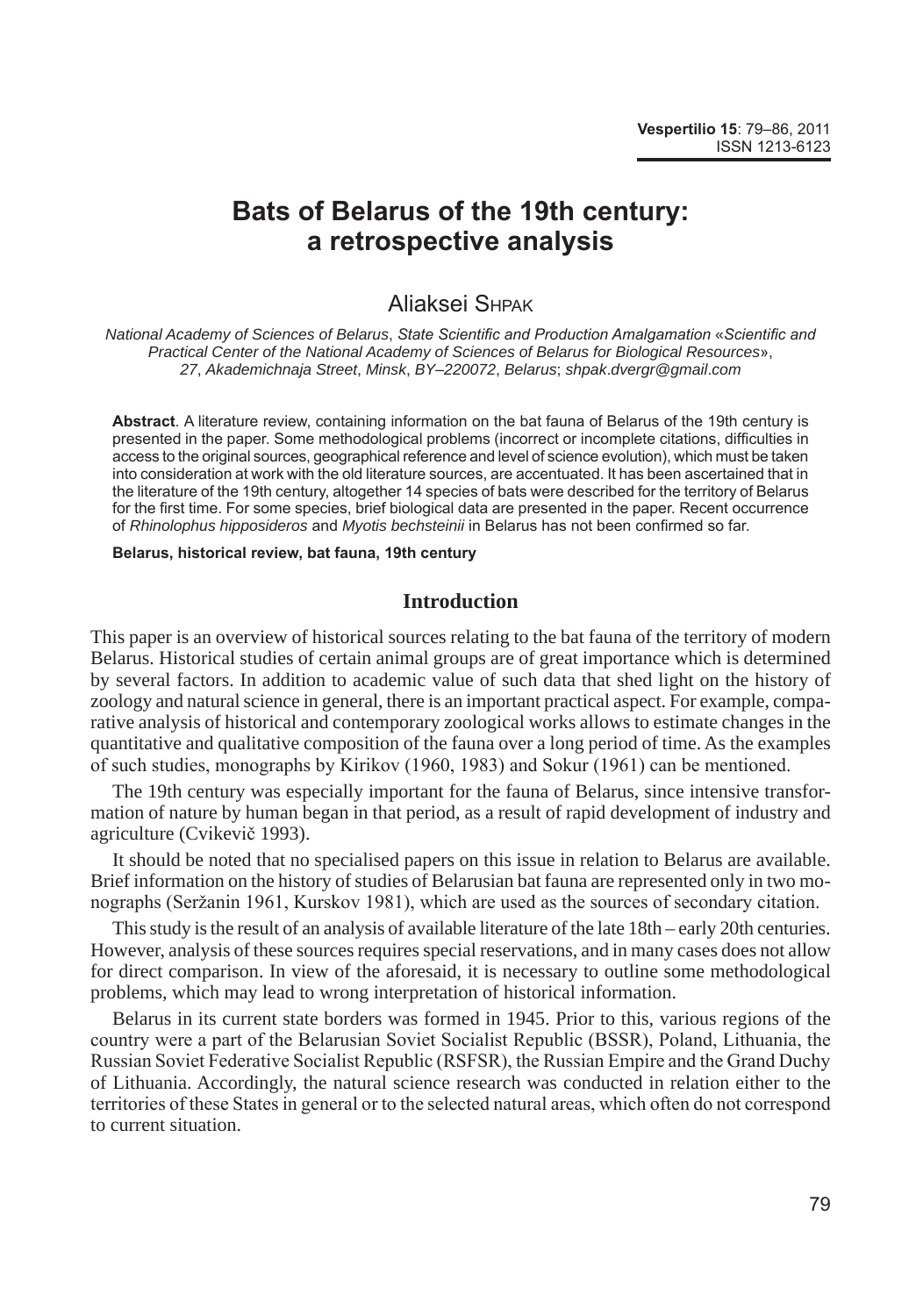| species name used by the author<br>відавыя назвы, выкарыстаныя аўтарам                                                                                                                                                                                                                                                                                               | present-day name<br>сучасныя назвы                                                                                                                                                                                                                                                                                                                                                 | notes<br>заўвагі                                                                                                                               |
|----------------------------------------------------------------------------------------------------------------------------------------------------------------------------------------------------------------------------------------------------------------------------------------------------------------------------------------------------------------------|------------------------------------------------------------------------------------------------------------------------------------------------------------------------------------------------------------------------------------------------------------------------------------------------------------------------------------------------------------------------------------|------------------------------------------------------------------------------------------------------------------------------------------------|
| Rhinolophus furrumequinum<br>Vespertilio murinus (Myotis Bechst.)<br>Vespertilio Daubentonii<br>Vespertilio discolor<br>Vespertilio mystacinus<br>Vespertilio barbastellus<br>Vespertilio noctula (proterus)<br>Vespertilio serotinus<br>Vespertilio pipistrellus<br>Vespertilio leisleri<br>Vespertilio Bechsteini<br>Vespertilio Schrebersii<br>Vespertilio Kuhlii | Rhinolophus ferrumequinum<br>Vespertilio murinus or Myotis myotis<br>Myotis daubentonii<br>Vespertilio murinus<br>Myotis mystacinus sensu lato<br>Barbastella barbastellus<br>Nyctalus noctula<br>Eptesicus serotinus<br>Pipistrellus pipistrellus sensu lato<br>Nyctalus leisleri<br>Myotis bechsteinii<br>Miniopterus schreibersii<br>Pipistrellus kuhlii or Eptesicus nilssonii | Podolia, ?<br>Volyn<br>Litva, rare<br>Litva, rare<br>Litva, rare<br>Litva<br>Litva<br>Volyn<br>Poland<br>Courland<br>Galicia, ?<br>Litva, rare |
| Vespertilio (Plecotus) auritus                                                                                                                                                                                                                                                                                                                                       | Plecotus auritus sensu lato                                                                                                                                                                                                                                                                                                                                                        | Litva, rare                                                                                                                                    |

Table 1. Bat species of Belarus mentioned by Tyzenhauz (Domaniewski 1931) Табліца 1. Віды рукакрылых Беларусі, згаданыя Тызенгаўзам (Domaniewski 1931)

For example, in the 19th century, the western part of Belarus was called Litva or Litvanian Polesie and could be regarded as a historical part of Poland. Sometimes 'Litva' in a broad sense of this word is understood as the whole territory of the former Grand Duchy of Lithuania, i.e. modern Belarus and Lithuania, together. The place name 'Belarus and the Upper Dnieper region' is understood as the area "consisting of provinces of Vitebsk and Smolensk, Mogilev and Minsk", of which "only the eastern edge grabs the northwest corner of the Central Russian Upland, irrigated by the Volga and the Oka river network, the center also lies in the belt of elevated portages between the river basins of the Black Sea and Baltic Sea (Dnieper with Pripyat, Neman and Western Dvina), stretching along the Moscow–Brest railway" (Semenov et al. 1905). Similar problems may be related to administrative and territorial division of the Russian Empire in the 19th century. If the boundaries of Minsk, Grodno, Vitebsk and Mogilev provinces, in general, correspond with the current Belarusian borders, the Vilna province included the northwestern part of Belarus and the southeastern part of Lithuania. All this is important, because earlier descriptions of fauna, with few exceptions, had no strict geographical references to settlements or geographical coordinates, and often characterized fauna of a relatively large area.

Certain difficulties may be caused by the fact that until 1884 prime meridians were sometimes used. For example, on maps of the Russian empire, the Pulkovsky meridian, which runs through the center of the Round hall of the main building of the Pulkovsky observatory, was used.

| species name used by the author                                                                              | present-day name                                                                                                                                          | notes                                                                      |
|--------------------------------------------------------------------------------------------------------------|-----------------------------------------------------------------------------------------------------------------------------------------------------------|----------------------------------------------------------------------------|
| відавыя назвы                                                                                                | сучасныя назвы                                                                                                                                            | заўвагі                                                                    |
| Vespertilio noctula et Serotinus<br>Vespertilio pipistrellus<br>Vespertilio Khulii<br>Rhinolophus Bihastatus | Nyctalus noctula or Eptesicus serotinus<br>Pipistrellus pipistrellus sensu lato<br>Pipistrellus kuhlii or Eptesicus nilssonii<br>Rhinolophus hipposideros | near water, under tree bark<br>old buildings<br>old houses and underground |

Table 2. Bat species of Belarus listed by Korev (1861) Табліца 2. Віды рукакрылых Беларусі, згаданыя Корэвым (1861)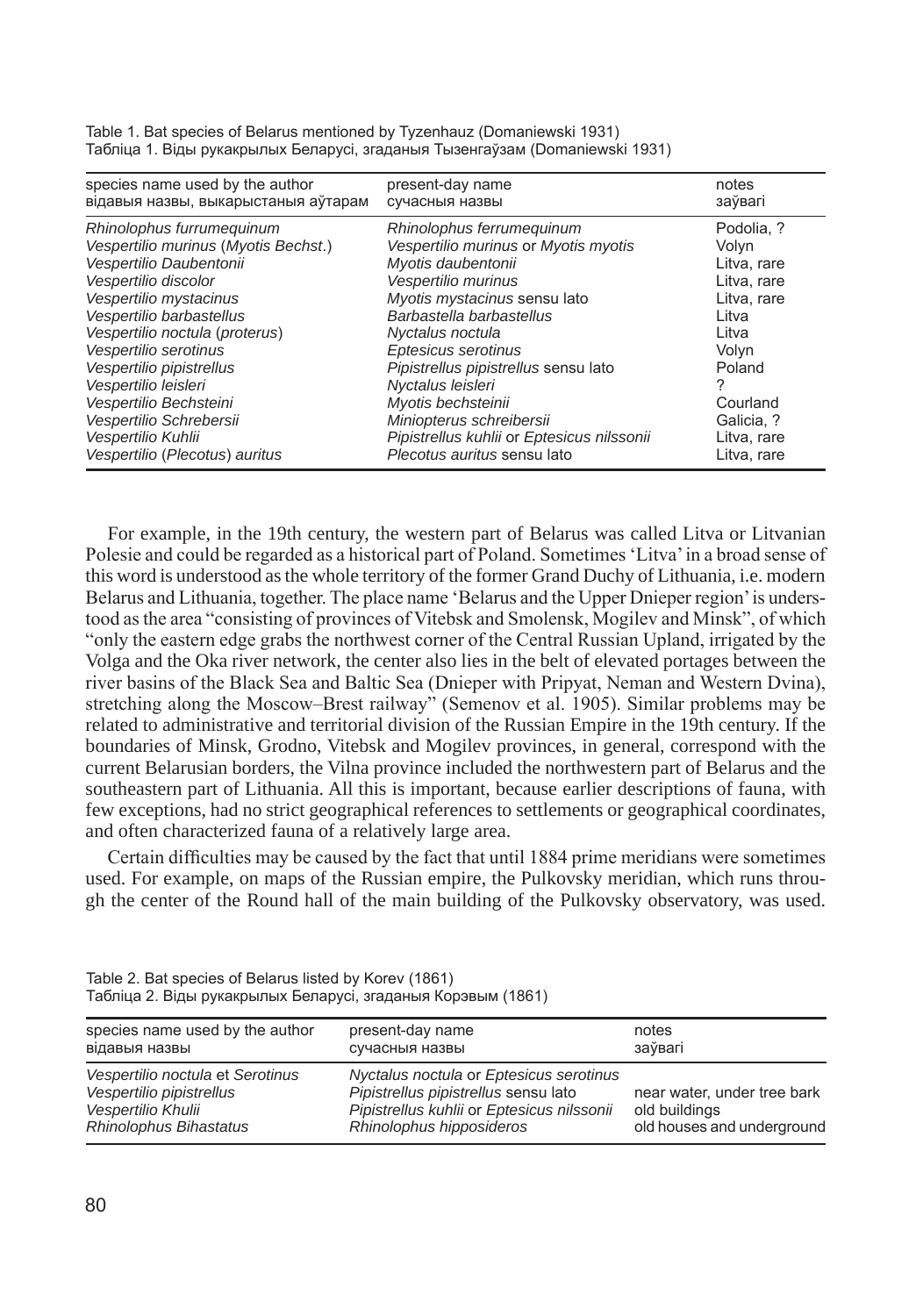Table 3. Bat species of Belarus listed by Nikol'skij (1899) Віды рукакрылых Беларусі, згаданыя Нікольскім (1899)

| species name used by the author | present-day name                     | notes                                                                                   |
|---------------------------------|--------------------------------------|-----------------------------------------------------------------------------------------|
| відавыя назвы                   | сучасныя назвы                       | заўвагі                                                                                 |
| Rhinolophus hipposideros        | Rhinolophus hipposideros             | southern and western Polesie,<br>Kiev, South-Eastern Poland                             |
| Plecotus auritus                | Plecotus auritus                     | the whole territory of Polesie                                                          |
| Synotus barbastellus            | Barbastella barbastellus             | Lublin province                                                                         |
| Vesperugo noctula               | Nyctalus noctula                     | the whole territory of Polesie,<br>predominantly in the forests                         |
| Vesperugo leisleri              | Nyctalus leisleri                    | occasionally found in Kiev                                                              |
| Vesperugo Nathusii              | Pipistrellus nathusii                | common in Polesie, near the<br>edges of the forests                                     |
| Vesperugo pipistrellus          | Pipistrellus pipistrellus sensu lato | common in Polesie, in depth<br>of coniferous forests, and<br>hibernates under pine bark |
| Vesperugo Nilsonii              | Eptesicus nilssonii                  | Lublin province, much rarer<br>than Pipistrellus pipistrellus                           |
| Vesperugo discolor              | Vespertilio murinus                  | in Kiev, human dwellings                                                                |
| Vesperugo serotinus             | Eptesicus serotinus                  | common in cities and villages<br>of Polesie                                             |
| Vespertilio Bechsteinii         | Myotis bechsteinii                   | Lublin province                                                                         |
| Vespertilio mystacinus          | Myotis mystacinus sensu lato         |                                                                                         |
| Vespertilio Daubentonii         | Myotis daubentonii                   | very common in Poland                                                                   |
| Vespertilio dasicneme           | Myotis dasycneme                     | Lublin province                                                                         |

However, this meridian was put into practice only in the 1840s, and in earlier works it is possible to find coordinates, which focused on the Ferro meridian (Catalogue of Tyzengauz), Parisian meridian etc.

#### **Characteristics of primary sources**

Due to the behavior of bats, their distribution and ecology remained unknown in Belarus for a long time. The main attention of researchers in the 18th–19th centuries was focused, as a rule, on the mammals which were of hunting or economic importance. For example, no information about bats can be found in one of the first fundamental reports on fauna of the Polish-Lithuanian Commonwealth «Actuarium historiae naturalis curiosae Regni Poloniae, magni ducatus Lithuaniae, annexarumque provinciarum» (Rzaczynski 1745), despite the fact that about 40 species of mammals were described in it. In addition, general volatility of zoological nomenclature in the 19th century should be taken in account. This led, in some cases, to the impossibility to include correctly the previously described species in the modern faunistic lists relying solely on literature data. In this study, the monograph by Ognev (1928) is used for the definition of synonymous names in works of old authors.

The first data on the fauna of bats for the territory of modern Belarus was presented by Count Konstantin Tyzenhauz. Tyzenhauz (1786–1853) was a zoologist and painter, founder of the Bellarusian Ornithology (his ornithological collection contained about 3 000 species of birds of the world fauna), a member of many scientific societies in Europe (Warsaw, Berlin, Paris etc.) and author of over 20 scientific papers in Polish, Latin and French (Vinčevsky 2006). In his work *Catalogus avium et mammalium*, *quae habitant in regionibus Europae positis inter gradum*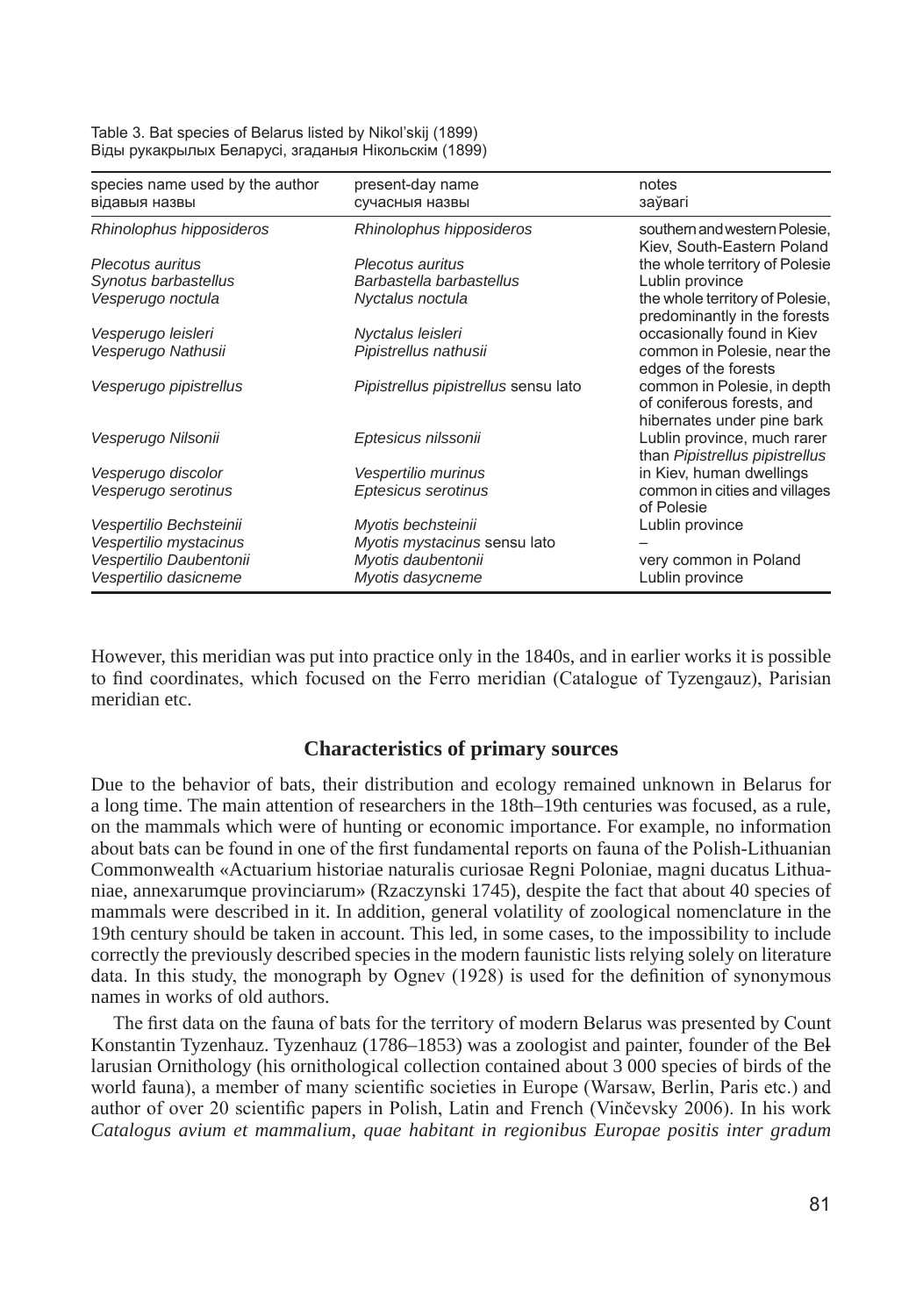Table 4. Bat species of Belarus listed by Semenov et al. (1905) Віды рукакрылых Беларусі, згаданыя Сяменавым et al. (1905)

| species name used by the author<br>Відавыя назвы | present-day name<br>сучасныя назвы   | notes<br>заўвагі                                                                                                                              |
|--------------------------------------------------|--------------------------------------|-----------------------------------------------------------------------------------------------------------------------------------------------|
| Plecotus auritus                                 | Plecotus auritus                     | these species occur in the Moscow<br>industrial and Central Russian                                                                           |
|                                                  |                                      | regions                                                                                                                                       |
| Vesperugo noctula                                | Nyctalus noctula                     |                                                                                                                                               |
| Vesperugo pipistrellus                           | Pipistrellus pipistrellus sensu lato | common, it inhabits coniferous<br>forests                                                                                                     |
| Vesperugo discolor                               | Vespertilio murinus                  |                                                                                                                                               |
| Vespertilio Daubentoni                           | Myotis daubentonii                   |                                                                                                                                               |
| Vepertilio dasycneme                             | Myotis dasycneme                     |                                                                                                                                               |
| Vesperugo abramus                                | Pipistrellus nathusii                | these species probably inhabit<br>the Smolensk province                                                                                       |
| Vespertilio mystacinus                           | Myotis mystacinus sensu lato         |                                                                                                                                               |
| Rhinolophus hipposideros                         | Rhinolophus hipposideros             | probably present in the SW part<br>of the Minsk province (Pinsk<br>marshes), occurs in SE Poland<br>and in the N part of the Kiev<br>province |
| Vesperugo serotinus                              | Eptesicus serotinus                  | common, inhabits towns and<br>villages of the Minsk Polesie                                                                                   |
| Vesperugo Nathusii                               | Pipistrellus nathusii                | common, near edges of forests<br>of the Minsk Polesie                                                                                         |
| Synotus barbastellus                             | Barbastella barbastellus             | these species may migrate from<br>the Lublin prov. to the Minsk prov.<br>through the W part of Volyn                                          |
| Vesperugo Nilsonii                               | Eptesicus nilssonii                  |                                                                                                                                               |
| Vespertilio Bechsteini                           | Myotis bechsteinii                   |                                                                                                                                               |
| Vesperugo leisleri                               | Nyctalus leisleri                    | probably may migrate from the<br>Kiev prov. to the Minsk province                                                                             |

*46°*–*57° latitudinis septentrionalis et 35°*–*55° longitudinis a Ferro* (Domaniewski 1931), some data on species composition and biology of birds and mammals, which inhabit the area between 46' 57º N and 35' 55º E, focusing on the Ferro meridian, are presented. In the modern system of geographical coordinates this region corresponds to the current territories of Belarus, southern Latvia, Lithuania, Smolensk region of Russia and central and western areas of Ukraine.

For the territory of historical Litva (in the broad sense), Tyzenhauz mentioned seven species of bats (Table 1). Occurrence of these species, except the *Pipistrellus kuhlii* (Kuhl, 1817), has been confirmed recently. However, one should take into account that in the works of the 19th – early 20th centuries, «*Vespertilio kuhli*» could stand either for *P. kuhlii* or for *Eptesicus nilssoni* (Keyserling et Blasius, 1839). In the same way, the species name «*Vespertilio murinus* (*Myotis* Bechst.)» probably corresponds to *Myotis myotis* (Borkhausen, 1797) (Ognev 1928). However, Zagorodnûk (2009) notes that in the 19th century the species name «*Vespertilio murinus*» could refer to any large-sized species of the genus *Myotis*. It should also be noted that the species *Pipistrellus pipistrellus* (Shreber, 1774), *Myotis mystacinus* (Kuhl, 1817) and *Plecotus auritus* Linnaeus, 1758 listed by Tyzenhauz, could nowadays also include *Pipistrellus pygmaeus* (Leach, 1825), *Myotis brandtii* (Eversmann, 1845) and *Plecotus austriacus* (Fisher, 1829) respectively.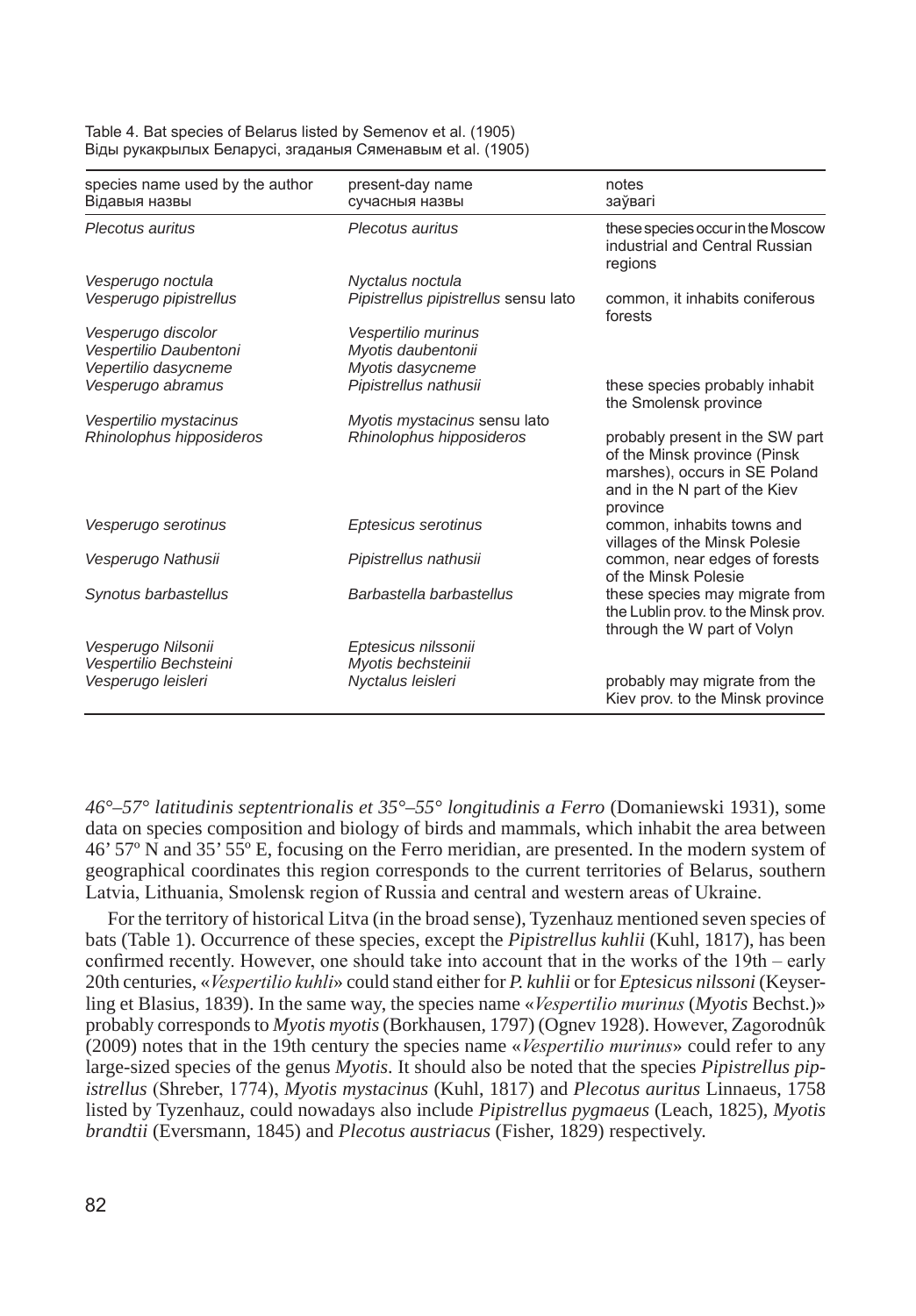Fairly complete data are presented in the multi-volume edition *Materials for Geography and Statistics of Russia*, *collected by General Staff officers* which were published in the middle and in the second half of the 19th century. Each issue was focused on a separate province of the Russian Empire. Unlike earlier similar reports (Streng 1848 for the Minsk province and Nordenstreng 1848 for the Vilna province), containing predominantly data of military character (cross-roads, the direction of possible military incursions, supplies, and so on), some of these issues comprised detailed faunistic lists. The most comprehensive work was referred to the Vilna province (Korev 1861). It should be noted that the information on flora and fauna was picked up by Korev from the works of Gabriel Rzaczynski, Jan Kluk, Stanislaw Ûndzill, Felix Ârotsky, Anthon Waga, Gorsky and Konstantin Tyzenhauz as stated in the text. At the same time, the sequence of taxa was borrowed from the paper by Count Adam Plater *Spis zwierzat ssacych*, *ptakow i ryb krajowych*  ... (Plater 1852).

Korev (1861) cites data on the occurrence of four bat species in the territory of the Vilna province (Table 2). However it is not clear, which species are meant by "*Vespertilio noctula* et *Serotinus*". Probably, there was an error caused by incorrect quoting of the primary source. It can be assumed that the author accepted enumeration of various species as one species name. Thus, taking into account the nomenclature of the first half of the 19th century (Table 1), this could mean *Plecotus auritus*, *Nyctalus noctula* (Schreber, 1774) or *Eptesicus serotinus* (Schreber, 1774). Reference of *Rhinolophus hipposideros* (Borkhausen, 1797) to the Vilna province is of special interest.

The volumes of *Materials for Geography*, which report on the Grodno (Bobrovskij 1863) and Minsk (Zelenskij 1864) provinces, unfortunately do not contain any data on the species composition of bats. However, the Zelenskij's work includes the following interesting statement: "Hedgehog, mole and bat (*Vespertilio*) can be considered as useful animals, as they consume a lot of harmful insects". This statement, in all probability, can be considered as one of the first notes on the practical importance of bats for the Russian-language literature on the fauna of Belarus.

A detailed summary of fauna the Polesie region (Table 3) was presented by Nikol'skij (1899). Aleksandr M. Nikol'skij was a Russian zoologist, professor of the Kharkiv University, member of the Academy of Sciences of Ukraine and director of the herpetology department at the Zoological Museum of the Academy of Sciences (in the Russian Empire), author of more than 100 scientific publications (Mazurmovič 1983). His work *Fauna of Polesie*, was an addendum to the "Essay on the work of Western expedition to drain the swamp" (Žilinskij 1899). This expedition in Polesie was supervised by Lieutenant-General Žilinskij over a 25-year period from 1873 to 1898. The disadvantage of the work by Nikol'skij was the fact that the species composition of bats of Polesie he described, was based mainly on literary sources, without original data. Under "Polesie" he understood "the space of European Russia, which was limited by Dnieper in the east, from the northwest by the line running from Brest to Mogilev, from the southwest by the line from Brest to Kiev" (Nikol'skij 1899).

For the territory of Belarusian Polesie, Nikol'skij specifies seven species of bats (Table 3). The mention of large colonies of hibernating *P*. *pipistrellus* "*under the peeled cortex of old pines*" is especially interesting. There is only one other report on a similar way of hibernation of bats in the accessible literature (Velikaniv 1930). Velikaniv suggested the high number of individuals to be a key factor enabling their survival during winter.

At the end of the 19th and at the beginning of the 20th centuries, a famous geographer V. P. Semenov Tân-Šanskij, together with P. P. Semenov Tân-Šanskij and V. I. Lamanskij, based on the analysis of the statistical material, undertook to release the fundamental work *Russia*. *The Complete Geographical Description of our Fatherland*. Originally 22 volumes were planned to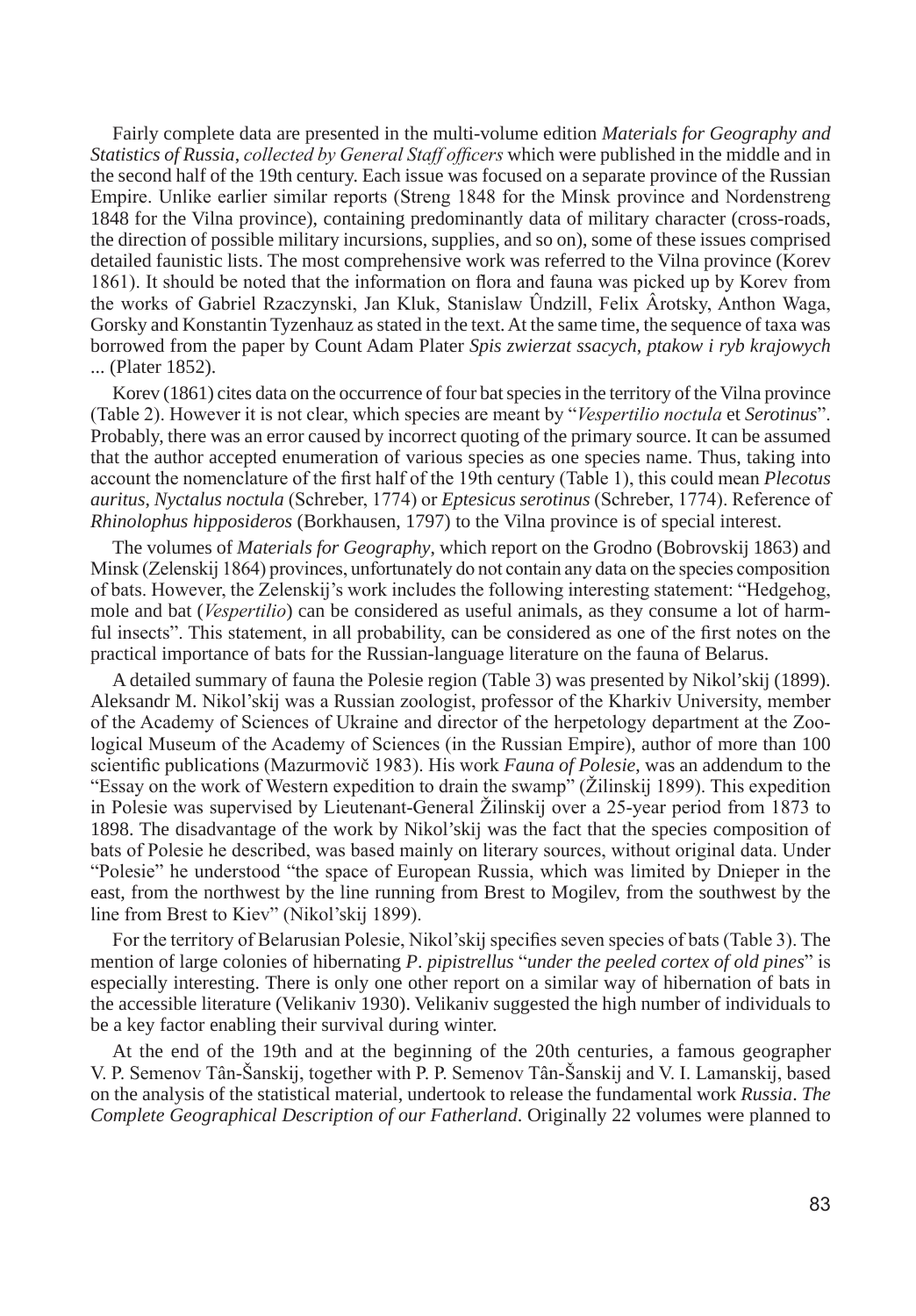be published, however, because of the beginning of the World War I and the subsequent events, only 11 books were finished. The ninth volume *The Upper Dnieper region and Belarus* was issued in 1905 (Semenov et al. 1905). Based on a number of sources, the authors list 15 species of bats for the described region (Table 4). In spite of the fact that the mention of seven species has a presumable character, only two species from the list by Semenov et al. (1905) – *Myotis bechsteinii* (Kuhl, 1817) and *Rhinolophus hipposideros* – have not been registered for the territory of Belarus so far.

#### **Conclusions**

As a result of the work of several researchers of the 19th century, altogether 14 species of bats were listed for the territory of modern Belarus. However, recent occurrence of *Rhinolophus hipposideros* and *Myotis bechsteinii* has not been confirmed so far. The data of Tyzenhauz are apparently original, since he was the first to mention occurrence of eight species. It can be assumed that the reports of these authors were compiled on the basis of published data, which is often explicitly mentioned in the text. However, the value of these works is great because they cite the data from hardly available sources.

#### **Summary**

У артыкуле прадстаўлены агляд літаратурных крыніц 19 стагоддзя, якія змяшчаюць дадзеныя аб фаўне рукакрылых Беларусі. Акрэслены шэраг метадалагічных праблем (няпоўнае і памылковае цытаванне, цяжкасці ў доступе да першакрыніц, гісторыка-геаграфічныя пытанні, а таксама ўзровень развіцця навукі), якія неабходна ўлічваць пры аналізе ранніх літаратурных крыніц. Было устаноўлена, што на працягу 19 стагоддзя для тэрыторыі Беларусі было ўпершыню апісана 14 відаў рукакрылых. Для некаторых відаў прыведзены кароткія біёлага-экалагічныя звесткі, прыгаданыя аўтарамі. Знаходкі *Rhinolophus hipposideros* i *Myotis bechsteinii*, апісаныя ў прааналізаванай літаратуры не былі пацверджаны дагэтуль.

#### **Acknowledgement**

I wish to thank I. Zagorodnûk, V. Gričik, L. Balciauskas and P. Lina for their help and comments and an anonymous referee, whose remarks greatly improved the quality of this manuscript.

### **References**

- bobRovsKiJ P., 1863: Гродненская губерния [Grodno Province]. *Материалы для географии и статиистики России собранные*, *офицерами Генерального штаба* [*Materials for Geography and Statistics of Russia*, *collected by General Staff officers*]. Printing office of the Department of General Staff, St. Petersburg, 111 pp (in Russian).
- DOMANIEWSKI J., 1931: Tyzenhauza spis ptakow i ssakow ziem polskich [Tyzenhauz's list of birds and mammals]. *Fragmenta Faunistica Musei Zoologici Polonici*, **44**(10): 209–288 (in Polish).
- KiRiKov S. V., 1960: Изменение животного мира в пределах зон СССР (XIII–XIX вв.). Лесная зона и лесотундра [Change of the fauna within the areas of the USSR (XIII–XIX centuries). The forest zone and tundra]. Nauka, Moskva, 157 pp (in Russian).
- KiRiKov S. V., 1983: *Человек и природа степной зоны*, *конец X середина XIX в*. *Европейская часть СССР* [*Man and Nature of the Steppe Zone*, *the end of the Xth* – *middle of the XIXth centuries*. *The European part of the USSR*]. Nauka, Moskva, 128 pp (in Russian).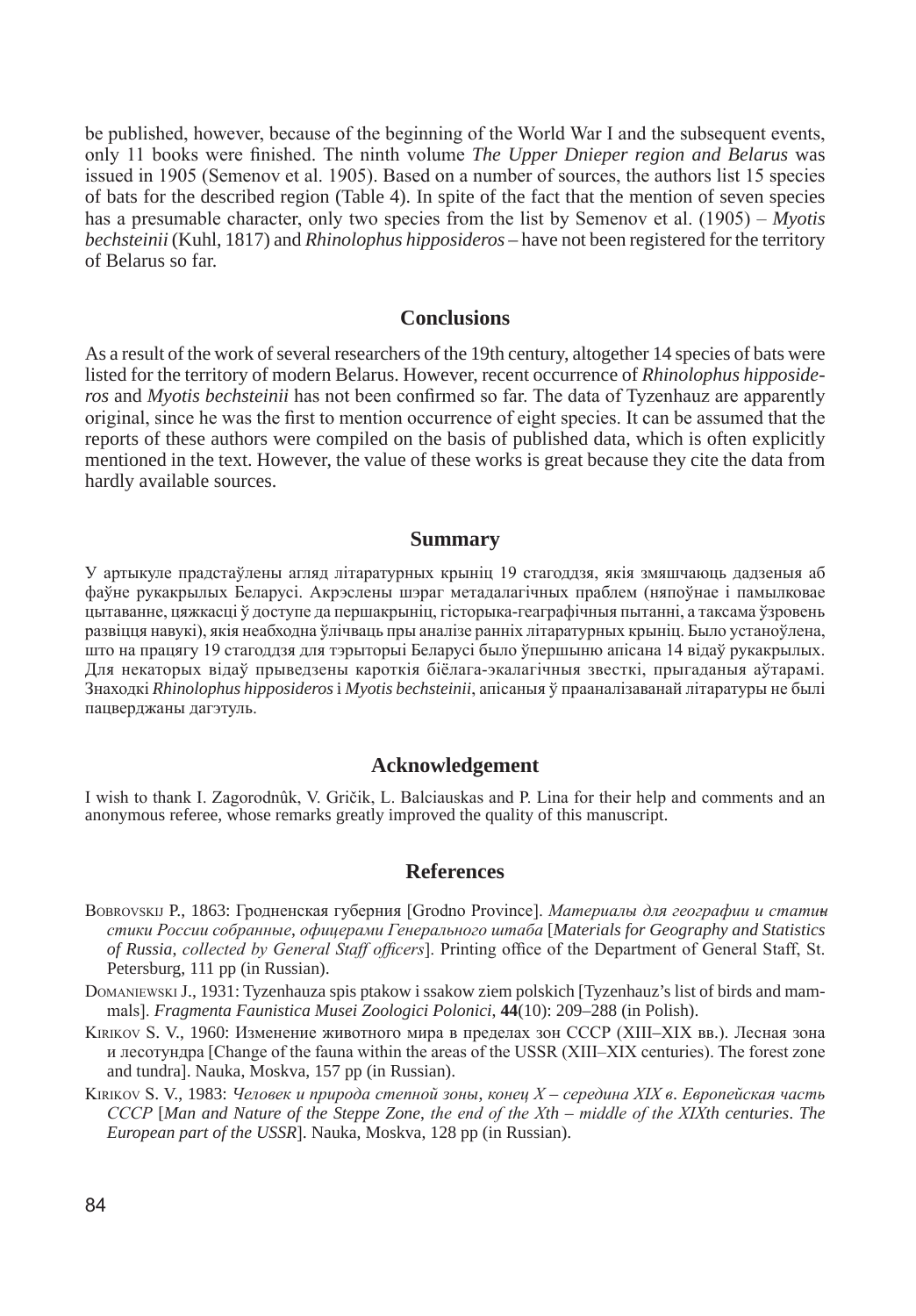- KoRev A., 1861: Виленская губерния [Vilna province]. *Материалы для географии и статистики России собранные*, *офицерами Генерального штаба* [*Materials for Geography and Statistics of Russia*, *collected by General Staff officers*]. Printing office of Josaphat Ogrizko, St. Petersburg, 840 pp (in Russian).
- KuRsKov A. N., 1981: *Рукокрылые Белоруссии* [*Bats of Belarus*]. Nauka i Tehnologiâ, Minsk, 135 pp (in Russian).
- Mazurmovič B. N., 1983: *Александр Михайлович Никольский* (*1858*–*1942*) [*Aleksandr Mihailovič Nikol'skij* (*1858*–*1942*)]. Nauka, Moskva, 74 pp (in Russian).
- niKol'sKiJ A. M., 1899: *Животный мир Полесья* [*Fauna of Poles'ie*]. Ministry of Agriculture and State Property, St. Petersburg, 68 pp (in Russian).
- noRdenstReng t. A., 1848: *Военно-статистическое обозрение Виленской губернии* [*The Military-Statistical Review of the Vilna Province*]. Printing office of the Department of General Staff, St. Petersburg, 56 pp (in Russian).
- ognev S. I., 1928: *Звери Восточной Европы и Северной Азии* [*Mammals of Eastern Europe and Northern Asia*]. Gosudarstvennoe Izdatel'stvo, Moskva & Leningrad, 631 pp (in Russian).
- PlAteR A., 1852: *Spis zwierząt ssących*, *ptaków i ryb krajowych systematycznie ułożony na oddziały*, *rzędy*, *pokrewieństwa*, *rodzaje i gatunki* [*The List of Mammals*, *Birds and Fish of our Country Systematised into Orders*, *Families*, *Genera and Species*]. Wydano drukiem Józefa Zawadzkiego, Wilno, 160 pp (in Polish).
- RzAczYnsKi G., 1745: *Actuarium historiae naturalis curiosae Regni Poloniae*, *magni ducatus Lithuaniae*. Gedani, 456 pp.
- Semenov V. P., Dovnar-Zapolskij M. V., Šendrik D. Z., Kabanov A. K. & Sapunov A. P., 1905: Раститель $\theta$ ный и животный мир [Flora and Fauna]. Pp.: 32-55. In: SEMENOV V. P., SEMENOV P. P. & LAMANSKIJ V. I. (eds.): *Россия*. *Полное географическое описание нашего Отечества*. *Верхнее Поднепровье и Белоруссия* [*Russia*. *The Complete Geographical Description of our Fatherland*. *The Upper Dnieper Region and Belarus*]. Devrien, St. Petersburg, vi+619 pp (in Russian).
- seržanin S. I., 1961: *Млекопитающие Белоруссии* [*Mammals of Belarus*]. BSSR Academy of Sciences, Minsk, 317 pp (in Russian).
- soKuR i. t., 1961: *Історичні зміни та використання фауни ссавців України* [*The Historical Changes and Use of Mammals in Ukraine*]. UkrSSR Academy of Sciences, Kyiv, 84 pp (in Ukrainian).
- stReng, 1848: *Военно-статистическое обозрение Минской губернии* [*The Military-Statistical Review of the Minsk Province*]. Printing office of the Department of General Staff, St. Petersburg, 60 pp (in Russian).
- cvіKevіč A., 1993: «Западно-руссизм». Нарысы з гiсторыi грамадскай мыслi на Беларусi ў XIX i пачатку XX в. [«West-russizm». Essays on the history of social ideas in Belarus in the XIX and in the beginning of the XX centuries]. Nauka i Tehnologiâ, Minsk, 352 pp (in Belarusian).
- veliKAniv V., 1930: Замітка про кажанів Ніженської округи [Note on the bats of Nizhyn District]. *Український мисливець та рибалка*, **11–12**: 27–29 (in Ukrainian).
- vinčevsky D., 2006: Канстанцін Тызенгаўз (1786–1853). Да 220 годдзя з дня народзінаў [Konstantin Tyzengauz. 220th birth anniversary]. Pp.: 5–23. In: VINČEVSKY D. E., GUMENNY V. S. & RYŽAÂ A. V. (eds.): *Состояние и перспективы охраны животного мира Гродненской области и сопредельных территорий*. *Сборник материалов II Гродненской зоологической конференции*, *посвященной 220-летию со дня рождения Константина Тызенгауза* [*Status and Perspectives of the Animal World Conservation of the Grodno Region and Adjacent Territories*. *Proceedings of the IInd Grodno Regional Zoological Conference*, *Dedicated to the 220th Birthday of Konstantin Tyzengauz*]. Grodno, 95 pp (in Belarusian).
- ZAGORODNÛK I., 2009: Ссавці північного сходу України: зміни фауни та знань про її склад від огляду О. Черная (1853) до сьогодення. Повідомлення 1 [Mammal of the North-Eastern Ukraine: changes of fauna and views about fauna composition since re-view by O. Czernay (1853) to the present. Communication 1]. *Вісник Національного Науково-природничого Mузею*, **6–7**: 172–213 (in Ukrainian).